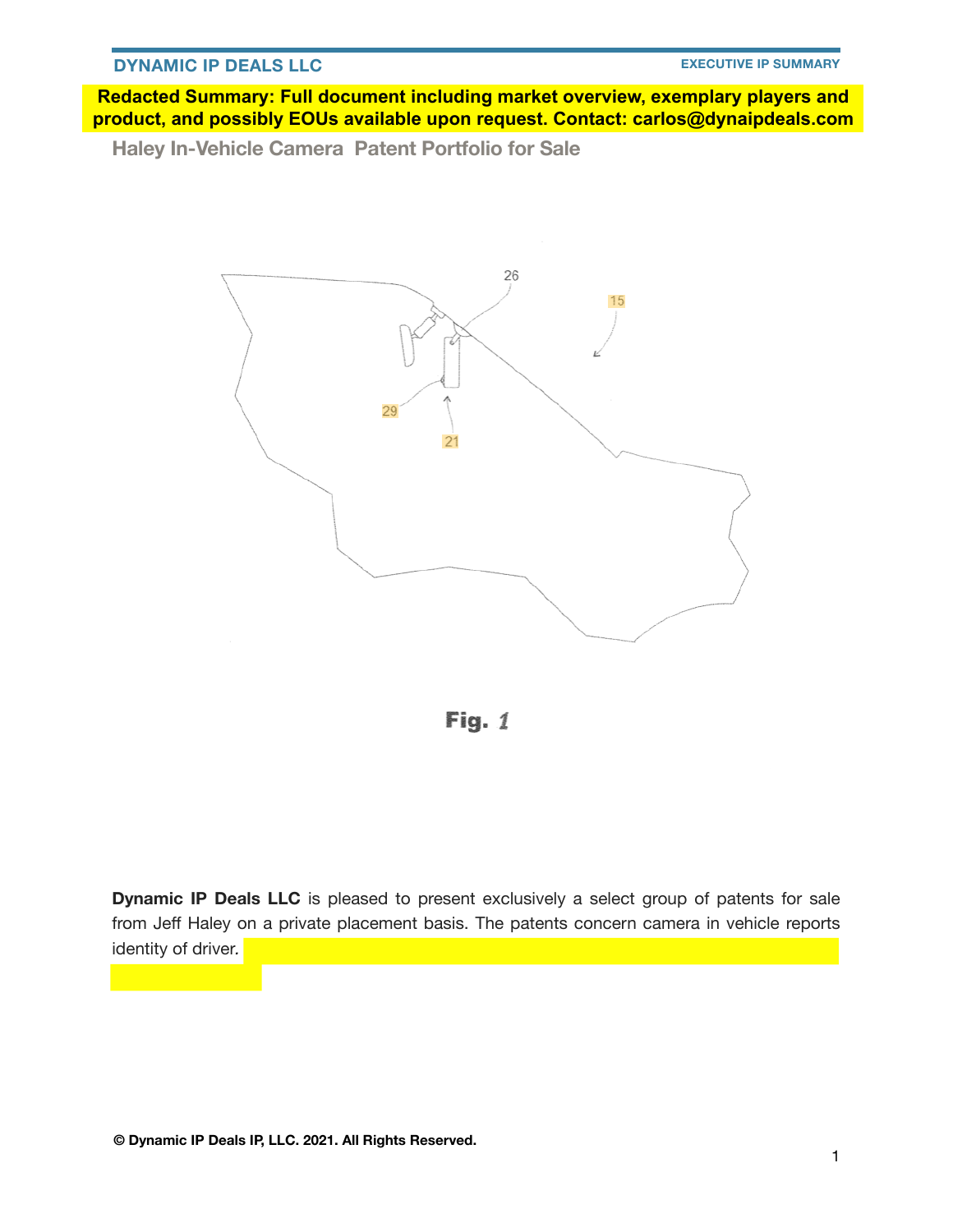### **OVERVIEW**

The patents are related generally to:

- camera in vehicle reports identity of driver
- teleproctor reports use of a vehicle and restricts functions of drivers phone

| <b>FAMILY</b><br>ID | <b>PUBLICATION</b><br><b>NUMBER</b> | <b>TITLE</b>                                                                                  | <b>STATUS</b> | <b>PRIORITY</b><br><b>DATE</b> | <b>ANTICIPATED</b><br><b>EXPIRATION</b> |
|---------------------|-------------------------------------|-----------------------------------------------------------------------------------------------|---------------|--------------------------------|-----------------------------------------|
| #3                  | US10204261 (B2)                     | Camera in vehicle<br>reports identity of<br>driver                                            | <b>Active</b> | 2012-08-24                     | 2034-04-02                              |
| #3                  | US9311544 (B2)                      | Teleproctor reports use Active<br>of a vehicle and<br>restricts functions of<br>drivers phone |               | 2012-08-24                     | 2033-11-21                              |

### **ENCUMBRANCES, LIENS AND LICENSEES**

*Subject to Jeff Haley Legal Department's final review upon the receipt of a bona fide offer.*

• None.

• By assignment, Jeff Haley owns each patent included in the subject opportunity.

• No patent(s) within the portfolio has been declared to any standards organization.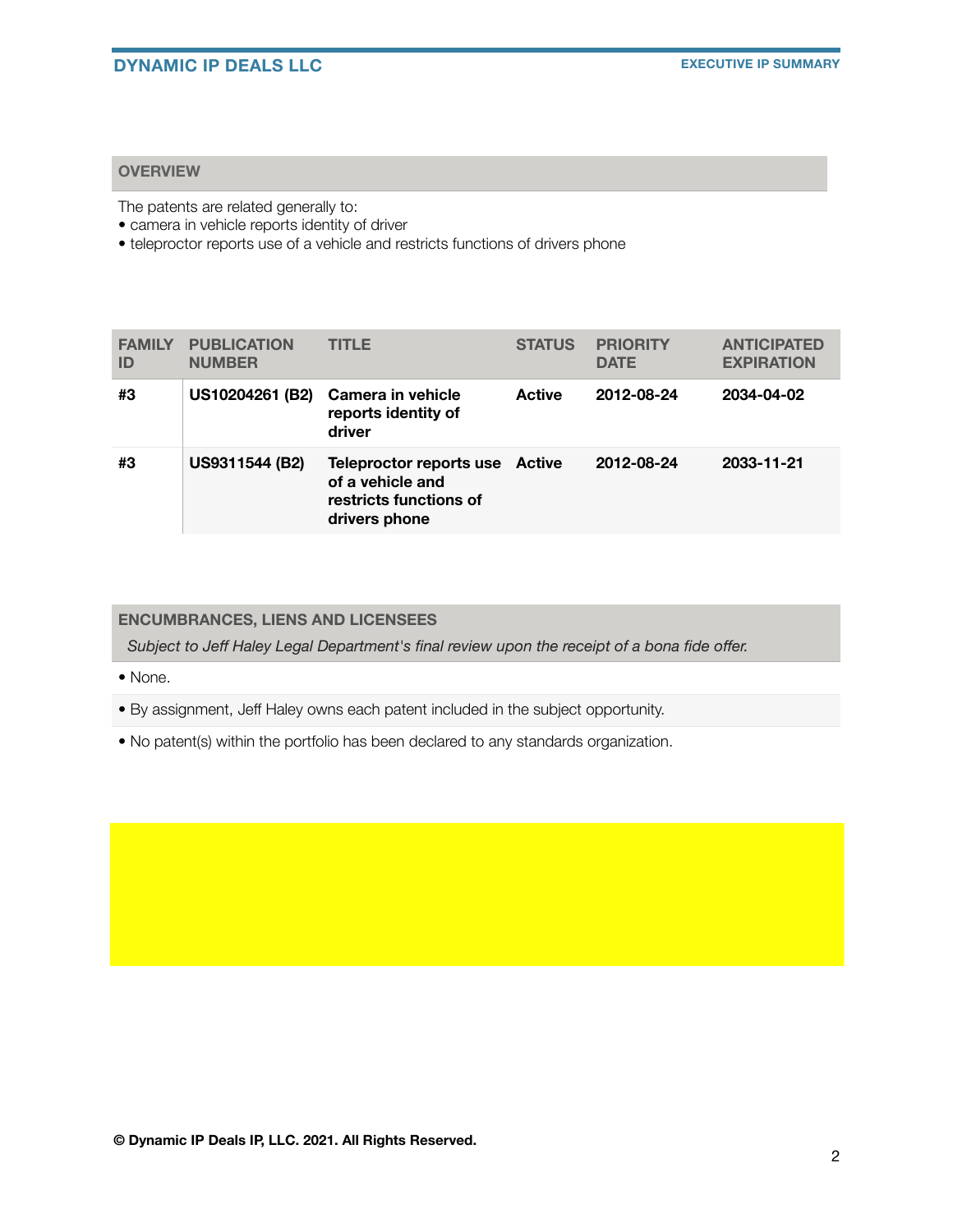## **DYNAMIC IP DEALS LLC EXECUTIVE IP SUMMARY**

#### **SELLER'S REQUIREMENTS**

• Seller reserves the right to remove assets from the subject opportunity in the event that Seller decides to litigate rather than to sell.

• There are no restrictions on the nature of the buyer and Jeff Haley seeks no control of the acquirer's future use of the assets.

• Grant back is necessary.

**© Dynamic IP Deals IP, LLC. 2021. All Rights Reserved.**